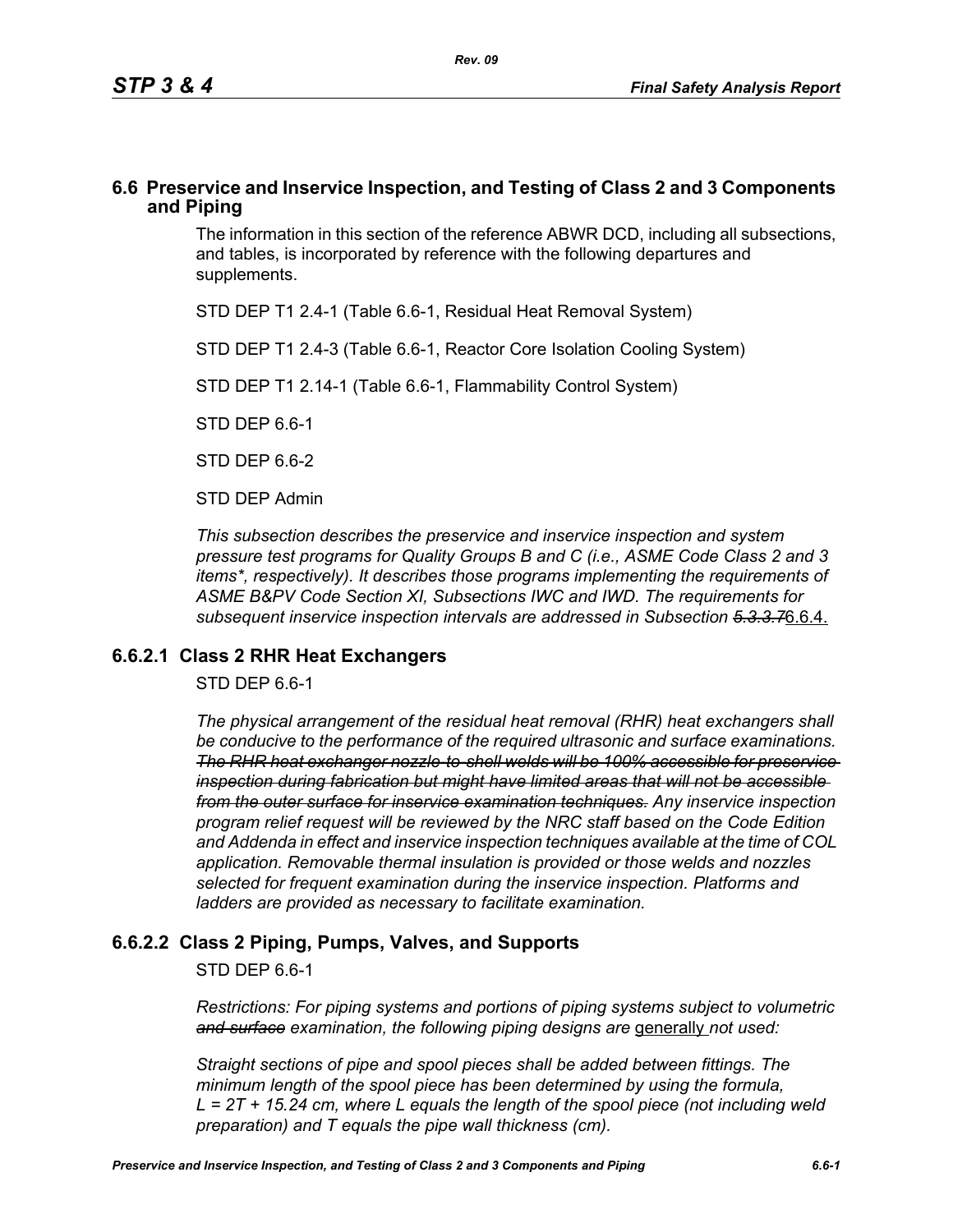Where less than the minimum straight section length is used, an evaluation is performed to demonstrate that sufficient access exists to perform the required examinations.

# **6.6.7.2 Erosion-Corrosion**

STD DEP 6.6-2

*Piping systems determined to be susceptible to single-phase erosion-corrosion shall*  be subject to a program of nondestructive examinations to verify the system structural *integrity. The examination schedule and examination methods shall be determined in accordance with the NUMARC program (or another equally effective program), as discussed in Generic Letter 89-08,* the guidelines of EPRI NSAC-202L Rev. 3*, and applicable rules of Section XI of the ASME Boiler and Pressure Vessel Code.*

# **6.6.9 COL License Information**

### **6.6.9.1 PSI and ISI Program Plan**

The following site-specific supplement addresses COL License Information Item 6.10.

STPNOC will prepare a comprehensive plant-specific PSI and ISI program plan. This plan is outlined in reference ABWR DCD Section 6.6 for Class 2 and 3 components and in reference ABWR DCD Section 5.2 for Class 1 components. This plan will be submitted to the NRC at least 12 months prior to commercial power operation for the respective unit, based on the final as-built plant configuration, addressing specific welds, bolting, pipe supports, etc. There will be a separate plan for Unit 3 and for Unit 4. (COM 6.6-1)

The initial inservice examinations conducted during the first 120 months of operation will comply, to the extent practical, with the requirements of the ASME B&PV Code Section XI Edition and Addenda incorporated by reference in 10 CFR 50.55a(b) on the date 12 months prior to the date of issuance of the operating license, subject to modifications listed by the reference sections.

The inservice examinations conducted throughout the service life of the plant will comply, to the extent practical, with the requirements of the ASME B&PV Code Section XI Edition and Addenda incorporated by reference in 10 CFR 50.55a(b) 12 months prior to the start of the inspection interval, subject to limitations listed by the reference sections.

### **6.6.9.2 Access Requirement**

The following standard supplement addresses COL License Information Item 6.11.

The plans for NDE during design and construction are incorporated in order to meet all access requirements of the regulations, per IWC 2500 and IWD 2500 (Subsection 6.6.2). As an integral part of the design process, the access requirements are incorporated in the applicable specifications.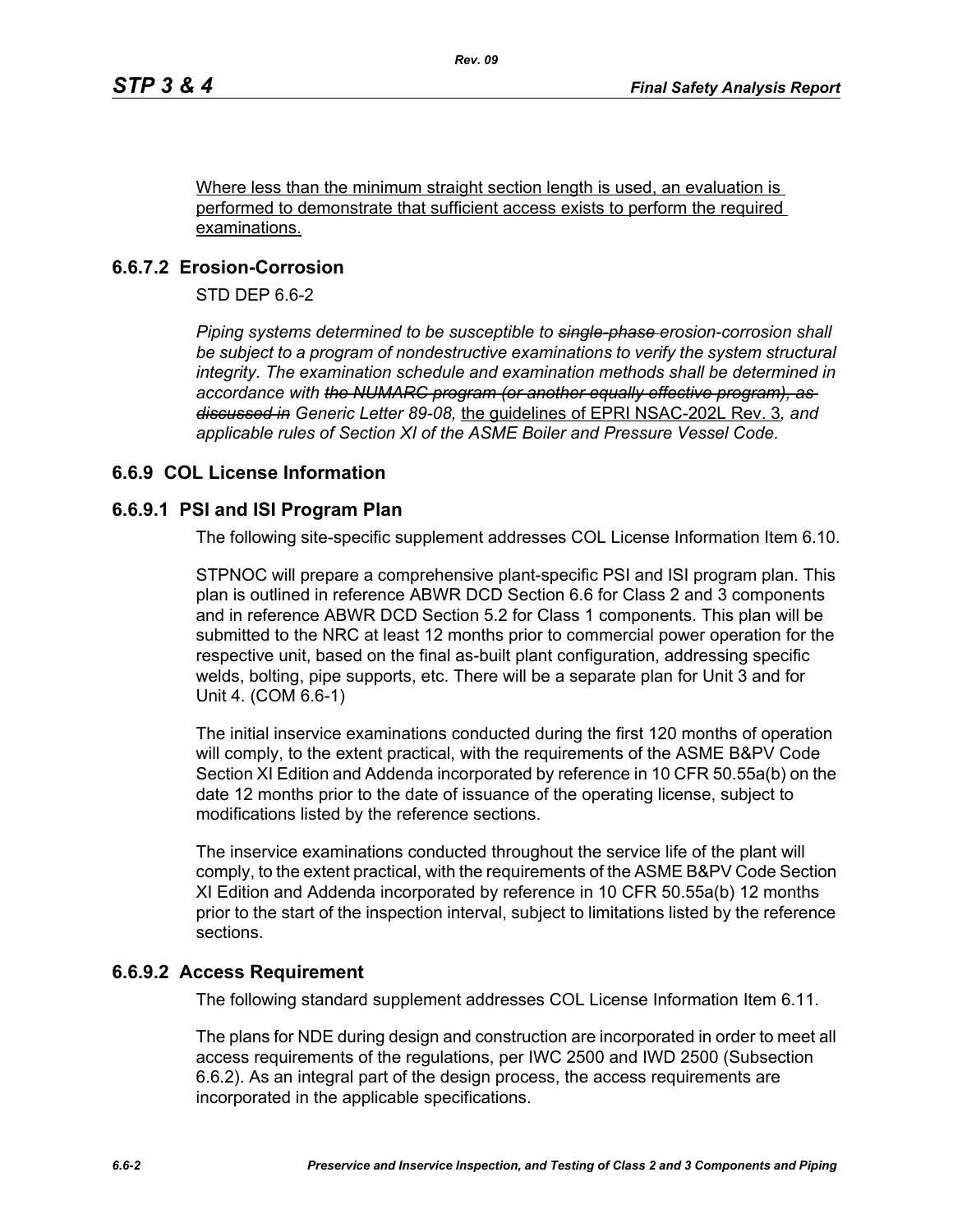## **6.6.10 References**

6.6-1 "Recommendations for an Effective Flow-Accelerated Corrosion Program", NSAC-202L-R3, 1011838, Electric Power Research Institute, May 2006.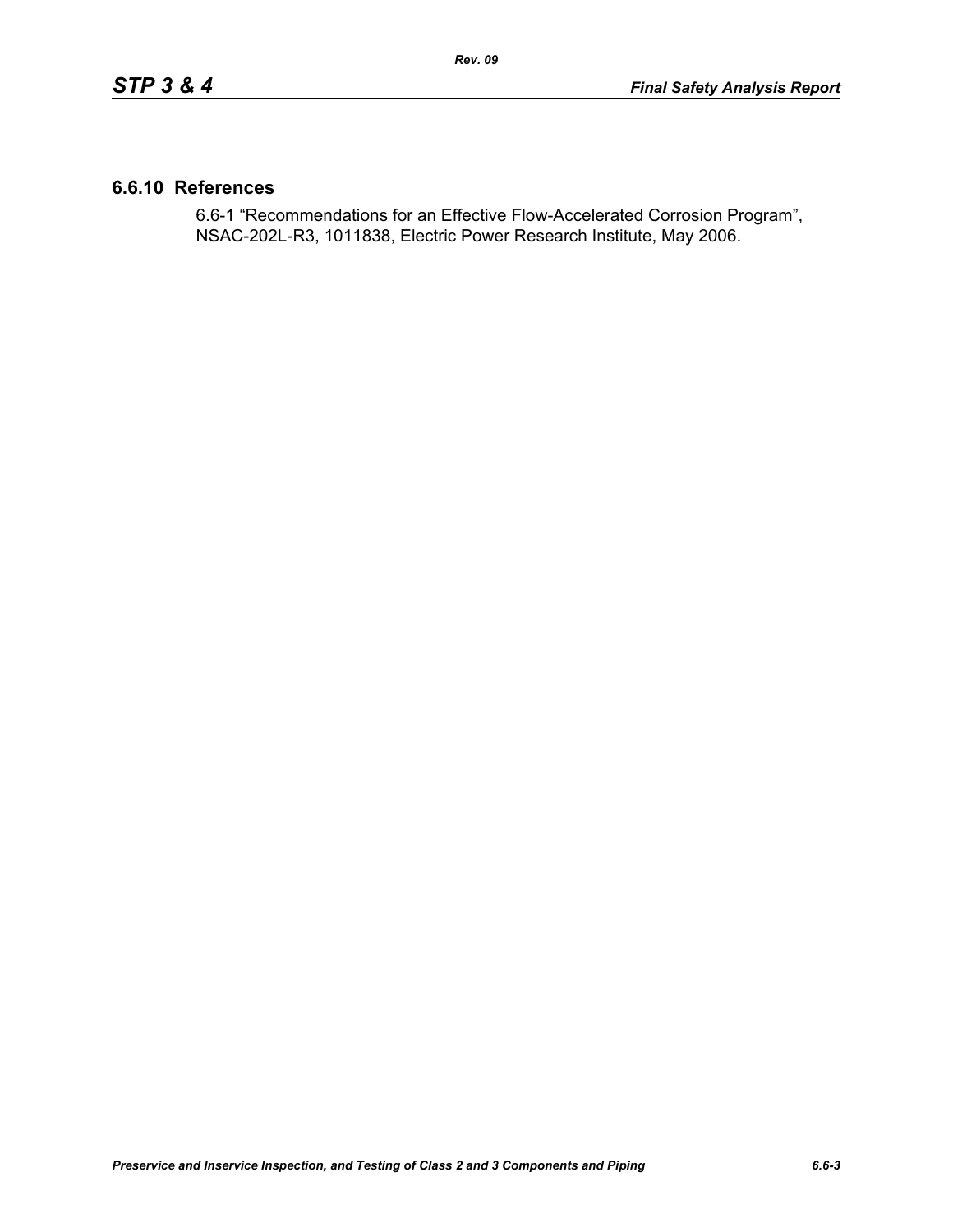| $\overline{\mathbf{G}}$<br><b>T49</b><br>Piping from valves F006A & B up to and<br>Flammability-<br>Figure 6.2<br>including the recombiner skids A & B<br><b>Control</b><br>40<br>External Surfaces (Note 7) VT-2<br>All pressure retaining components and piping<br>$\overline{P}$<br>Welds (Note 8)<br>$&+3$<br>Integral attachments<br>$\overline{P}$<br>$&+3$<br><b>Piping and Component Supports</b><br>FA<br>Supports (Note 6)<br>All Class C piping 20A, 25A, 50A, 80A and 100A-<br>Figure 6.2<br>Exempted per-<br><b>IWD 1220</b><br>40<br>in diameter, i.e.:<br>- <del>drain lines</del><br>- test connections<br>- SRV discharge line<br>- instrument lines<br>- small process lines<br>- and etc.<br>External Surfaces (Note 7) VT-2<br>All pressure retaining components and piping<br>$\overline{P}$<br>Integral attachments<br>Welds (Note 8)<br>$&+3$<br>$\overline{P}$<br>$&+3$<br>FA<br><b>Piping and Component Supports</b><br>Supports (Note 6) |
|--------------------------------------------------------------------------------------------------------------------------------------------------------------------------------------------------------------------------------------------------------------------------------------------------------------------------------------------------------------------------------------------------------------------------------------------------------------------------------------------------------------------------------------------------------------------------------------------------------------------------------------------------------------------------------------------------------------------------------------------------------------------------------------------------------------------------------------------------------------------------------------------------------------------------------------------------------------------|
|                                                                                                                                                                                                                                                                                                                                                                                                                                                                                                                                                                                                                                                                                                                                                                                                                                                                                                                                                                    |
|                                                                                                                                                                                                                                                                                                                                                                                                                                                                                                                                                                                                                                                                                                                                                                                                                                                                                                                                                                    |
|                                                                                                                                                                                                                                                                                                                                                                                                                                                                                                                                                                                                                                                                                                                                                                                                                                                                                                                                                                    |
|                                                                                                                                                                                                                                                                                                                                                                                                                                                                                                                                                                                                                                                                                                                                                                                                                                                                                                                                                                    |
|                                                                                                                                                                                                                                                                                                                                                                                                                                                                                                                                                                                                                                                                                                                                                                                                                                                                                                                                                                    |
|                                                                                                                                                                                                                                                                                                                                                                                                                                                                                                                                                                                                                                                                                                                                                                                                                                                                                                                                                                    |
|                                                                                                                                                                                                                                                                                                                                                                                                                                                                                                                                                                                                                                                                                                                                                                                                                                                                                                                                                                    |
|                                                                                                                                                                                                                                                                                                                                                                                                                                                                                                                                                                                                                                                                                                                                                                                                                                                                                                                                                                    |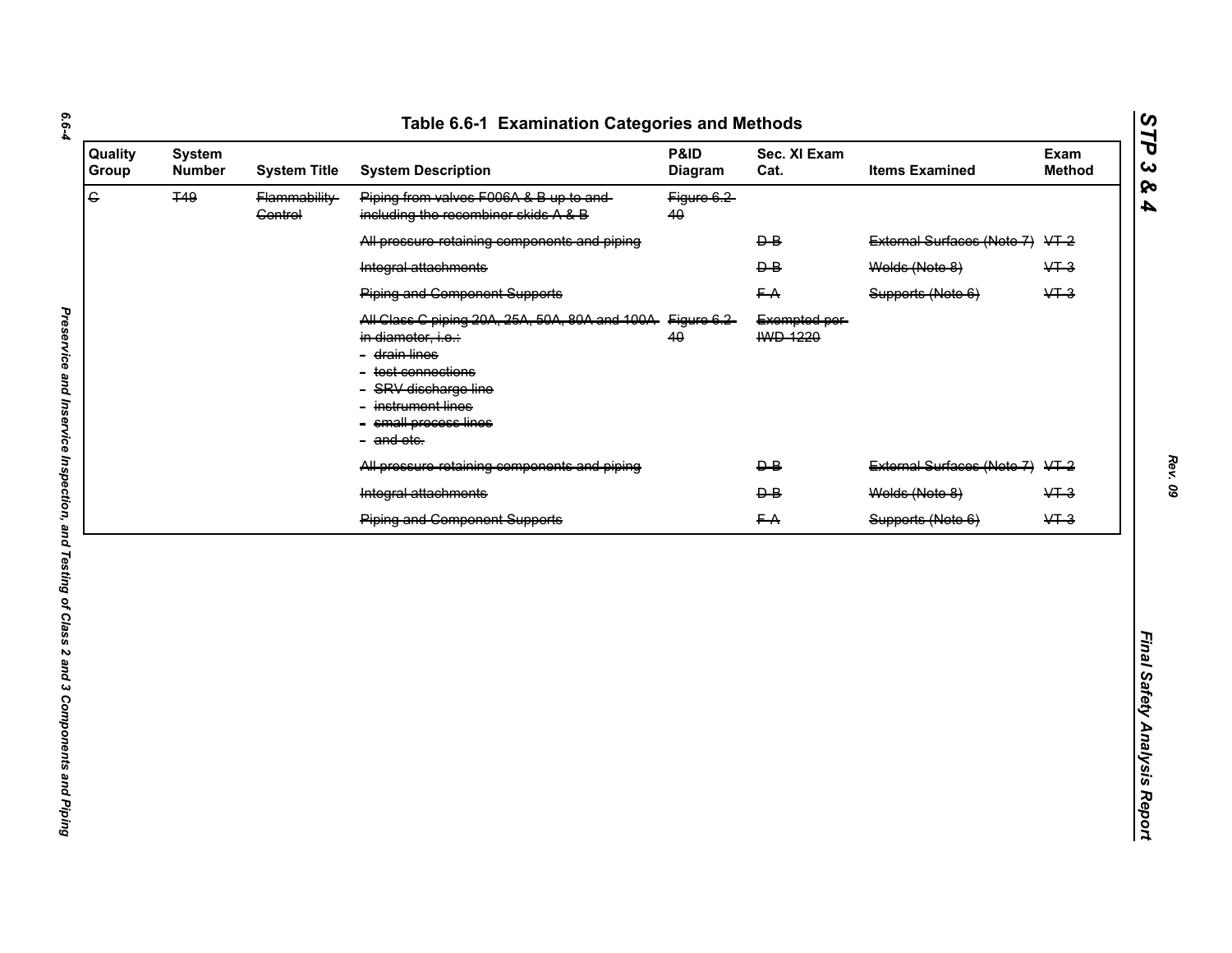| B<br>E11<br><b>RHR</b><br>150A-RHR-022 Piping<br>$C-C$<br>Welds (Note 3)<br>Integral attachments<br>All pressure-retaining components and piping<br>$C-H$<br>External surfaces (Note 5)<br>$F-A$<br>Piping and component supports<br>Supports (Note 6)<br>Figure 5.4-<br>Fuel pool suction lines to RHR from valves<br>$F016B$ & G F016A, B & C up to and including<br>10 sh. 2<br>connection to the shutdown cooling suction lines<br>of RHR $B & G$ A, B &C<br>$C-F-2$<br>Welds (Note 1)<br>300A-RHR-215 Piping<br>300A-RHR-114 Piping<br>300A-RHR-099 Piping<br>$C-C$<br>Integral attachments<br>Welds (Note 3) | MT<br>$VT-2$<br>$VT-3$<br>UT, MT<br><b>MT</b><br>$C-H$<br>External surfaces (Note 5)<br>$VT-2$<br>$F-A$<br>Supports (Note 6)<br>$VT-3$ | Quality<br>Group | <b>System</b><br><b>Number</b> | <b>System Title</b> | <b>System Description</b>                    | P&ID<br>Diagram | Sec. XI Exam<br>Cat. | <b>Items Examined</b> | Exam<br><b>Method</b> |
|--------------------------------------------------------------------------------------------------------------------------------------------------------------------------------------------------------------------------------------------------------------------------------------------------------------------------------------------------------------------------------------------------------------------------------------------------------------------------------------------------------------------------------------------------------------------------------------------------------------------|----------------------------------------------------------------------------------------------------------------------------------------|------------------|--------------------------------|---------------------|----------------------------------------------|-----------------|----------------------|-----------------------|-----------------------|
|                                                                                                                                                                                                                                                                                                                                                                                                                                                                                                                                                                                                                    |                                                                                                                                        |                  |                                |                     |                                              |                 |                      |                       |                       |
|                                                                                                                                                                                                                                                                                                                                                                                                                                                                                                                                                                                                                    |                                                                                                                                        |                  |                                |                     |                                              |                 |                      |                       |                       |
|                                                                                                                                                                                                                                                                                                                                                                                                                                                                                                                                                                                                                    |                                                                                                                                        |                  |                                |                     |                                              |                 |                      |                       |                       |
|                                                                                                                                                                                                                                                                                                                                                                                                                                                                                                                                                                                                                    |                                                                                                                                        |                  |                                |                     |                                              |                 |                      |                       |                       |
|                                                                                                                                                                                                                                                                                                                                                                                                                                                                                                                                                                                                                    |                                                                                                                                        |                  |                                |                     |                                              |                 |                      |                       |                       |
|                                                                                                                                                                                                                                                                                                                                                                                                                                                                                                                                                                                                                    |                                                                                                                                        |                  |                                |                     |                                              |                 |                      |                       |                       |
|                                                                                                                                                                                                                                                                                                                                                                                                                                                                                                                                                                                                                    |                                                                                                                                        |                  |                                |                     |                                              |                 |                      |                       |                       |
|                                                                                                                                                                                                                                                                                                                                                                                                                                                                                                                                                                                                                    |                                                                                                                                        |                  |                                |                     |                                              |                 |                      |                       |                       |
|                                                                                                                                                                                                                                                                                                                                                                                                                                                                                                                                                                                                                    |                                                                                                                                        |                  |                                |                     |                                              |                 |                      |                       |                       |
|                                                                                                                                                                                                                                                                                                                                                                                                                                                                                                                                                                                                                    |                                                                                                                                        |                  |                                |                     | All pressure-retaining components and piping |                 |                      |                       |                       |
| Piping and component supports                                                                                                                                                                                                                                                                                                                                                                                                                                                                                                                                                                                      |                                                                                                                                        |                  |                                |                     |                                              |                 |                      |                       |                       |

L

*Rev. 09*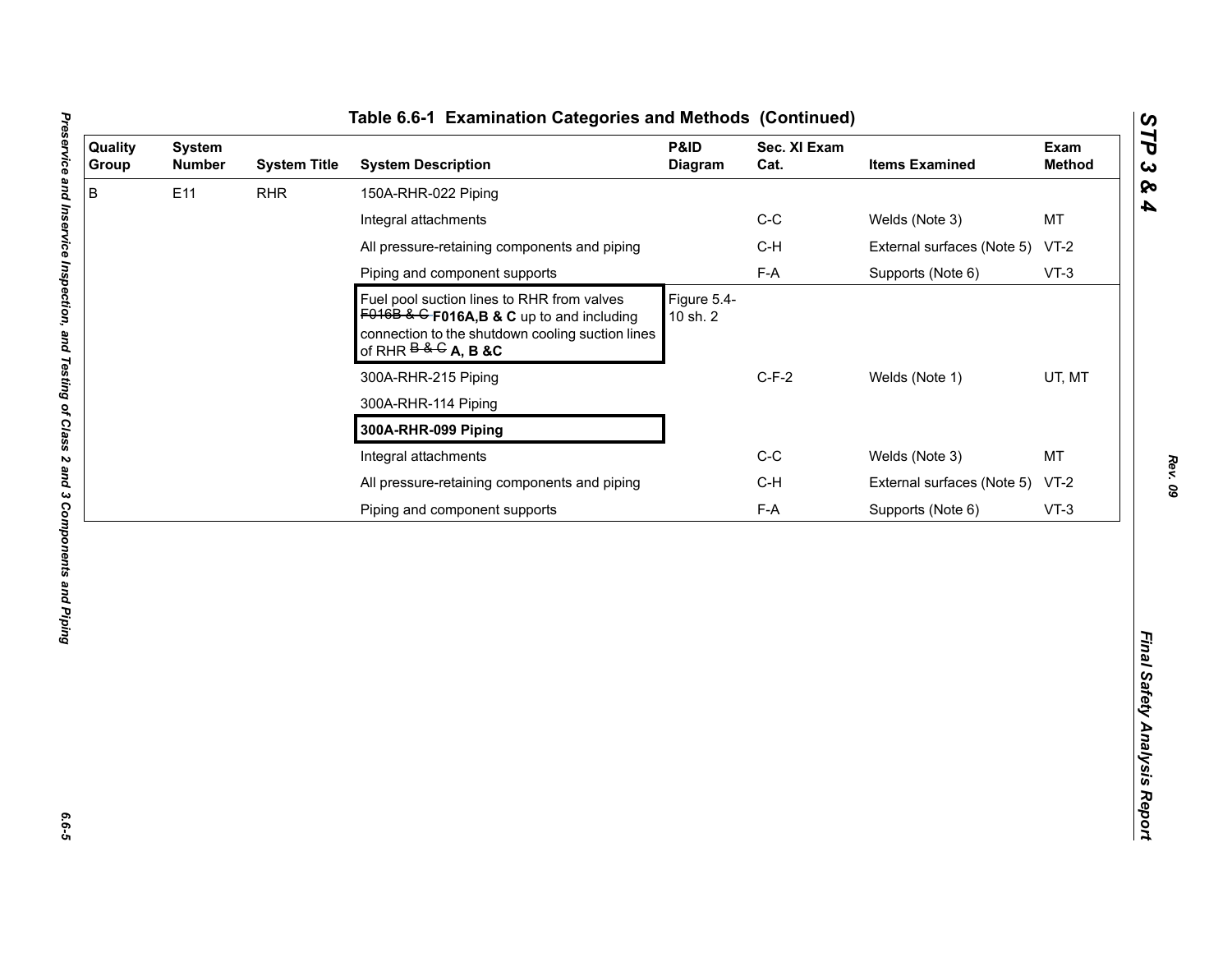| ۰,<br>۰. |
|----------|
|          |
| ۰.       |
|          |

| Quality<br>Group | <b>System</b><br><b>Number</b> | <b>System Title</b> | <b>System Description</b>                                                                                                                                                                                                                                                                                                                    | P&ID<br>Diagram                           | Sec. XI Exam<br>Cat.              | <b>Items Examined</b>           | Exam<br><b>Method</b> |
|------------------|--------------------------------|---------------------|----------------------------------------------------------------------------------------------------------------------------------------------------------------------------------------------------------------------------------------------------------------------------------------------------------------------------------------------|-------------------------------------------|-----------------------------------|---------------------------------|-----------------------|
| B<br>E11         |                                | <b>RHR</b>          | Fuel pool return lines from drywell spray line<br>header up to and including valves F015B & C-<br>F015 A, B & C                                                                                                                                                                                                                              | Figure 5.4-<br>10 sh. 5, 7<br>sh. 3,5 & 7 |                                   |                                 |                       |
|                  |                                |                     | 300A-RHR-214 Piping                                                                                                                                                                                                                                                                                                                          |                                           | $C-F-2$                           | Welds (Note 1)                  | UT-MT                 |
|                  |                                |                     | 300A-RHR-113 Piping                                                                                                                                                                                                                                                                                                                          |                                           |                                   |                                 |                       |
|                  |                                |                     | 300A-RHR-099 Piping                                                                                                                                                                                                                                                                                                                          |                                           |                                   |                                 |                       |
|                  |                                |                     | Integral attachments                                                                                                                                                                                                                                                                                                                         |                                           | $C-C$                             | Welds (Note 3)                  | MT                    |
|                  |                                |                     | All pressure-retaining components and piping                                                                                                                                                                                                                                                                                                 |                                           | $C-H$                             | External surfaces (Note 5) VT-2 |                       |
|                  |                                |                     | Piping and component supports                                                                                                                                                                                                                                                                                                                |                                           | F-A                               | Supports (Note 6)               | $VT-3$                |
|                  |                                |                     | All class B piping 20A, 25A, 40A, 50A and 100A Figure 5.4-<br>in diameter, i.e.:<br>- drain lines<br>- vent lines<br>- makeup lines for water leg seal including<br>fill pump<br>- minimum flow bypass lines<br>- instrument lines<br>- sampling lines<br>- wetwell spray lines<br>- SRV discharge lines<br>- equalizing lines<br>- and etc. | 10 sh. 2-6                                | Exempted per<br>IWC 1221 (a), (c) |                                 |                       |
|                  |                                |                     |                                                                                                                                                                                                                                                                                                                                              |                                           |                                   |                                 |                       |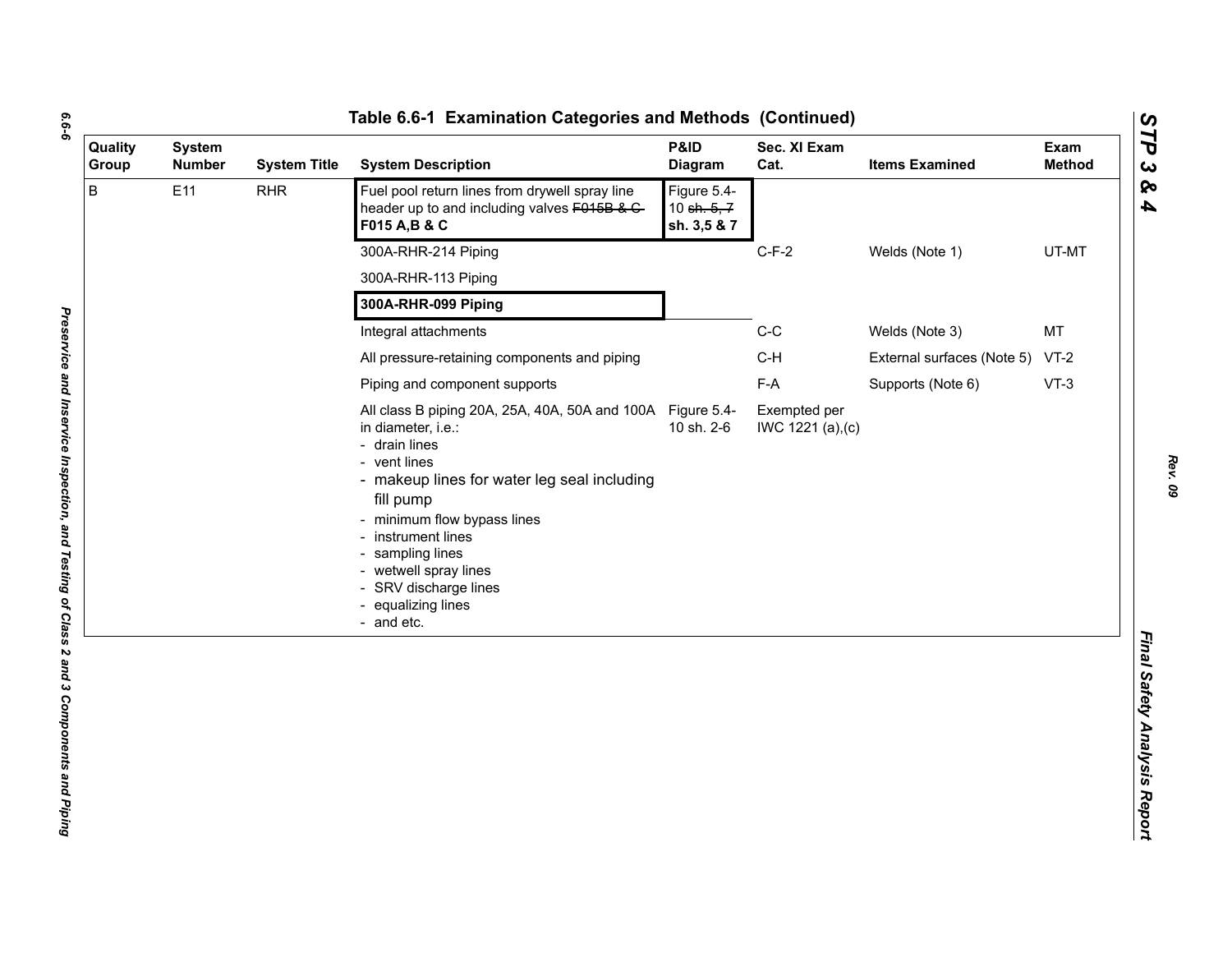| Quality<br>Group | <b>System</b><br><b>Number</b> | <b>System Title</b> | <b>System Description</b>                                                                                                                                                                                                                                                                                                                                                | P&ID<br>Diagram | Sec. XI Exam<br>Cat.                 | <b>Items Examined</b>      | Exam<br><b>Method</b> |
|------------------|--------------------------------|---------------------|--------------------------------------------------------------------------------------------------------------------------------------------------------------------------------------------------------------------------------------------------------------------------------------------------------------------------------------------------------------------------|-----------------|--------------------------------------|----------------------------|-----------------------|
| $\boldsymbol{B}$ | E51                            | RCIC (Cont.)        | All pressure retaining piping and components                                                                                                                                                                                                                                                                                                                             |                 | $C-H$                                | External surfaces (Note 5) | $VT-2$                |
|                  |                                |                     | Piping and component supports                                                                                                                                                                                                                                                                                                                                            |                 | $F-A$                                | Supports (Note 6)          | $VT-3$                |
|                  |                                |                     | All Class B piping 15A, 20A, 25A, 50A and 100A Figure 5.4-8<br>in diameter, i.e.:<br>- cooling water line<br>- minimum flow bypass<br>- test return line<br>- leakoff lines<br>- vacuum pump discharge line<br>- condensate pump discharge line<br>- test connections<br>- makeup line for water leg seal<br>- SRV discharge line<br>- vacuum breaker line<br>- and etc. | $sh. 1 - 3$     | Exempted<br>per IWC-1221<br>(a), (c) |                            |                       |
|                  |                                |                     |                                                                                                                                                                                                                                                                                                                                                                          |                 |                                      |                            |                       |

 $6.6 - 7$ 

*Rev. 09*